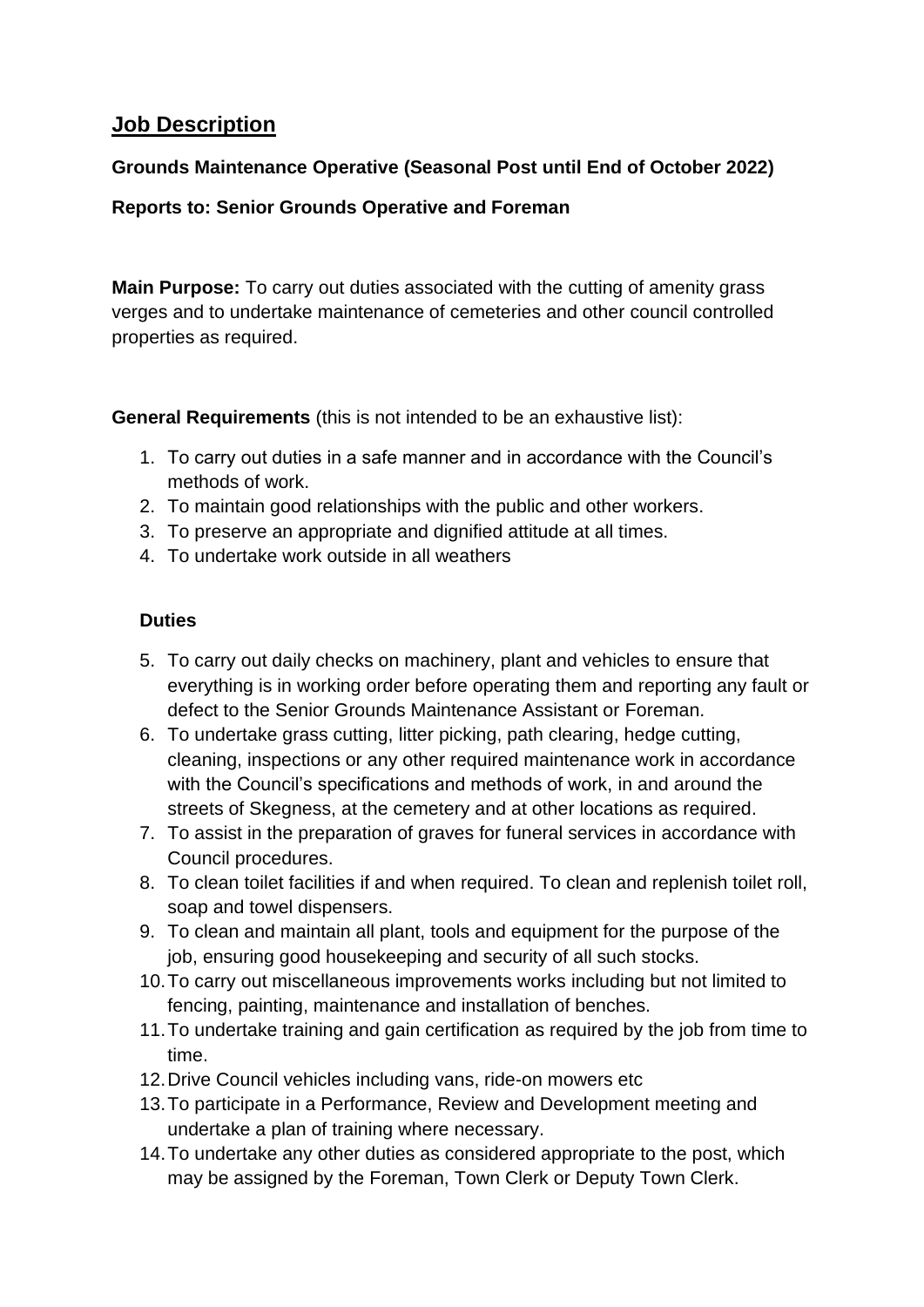15.The requirements of this post will require longer hours in the summer and the post holder may be required to work evenings/weekends and/or bank holidays sometimes at short notice.

#### **All employees will ensure that they;**

- Take care of their own safety and that of others including wearing Health and Safety Equipment that is provided.
- Ensure that products, plant, equipment, vehicles and buildings are not damaged.
- Comply with health and safety procedures and instructions.
- Do not neglect, misuse, damage anything provided in the interest of health and safety.
- Assist by reporting to their Line Manager any hazard, accident, damage or defect in order that remedial action may be undertaken.
- Undergo any training or instruction to enable them to work competently and safely.

#### **Seasonal Hours**

You will be working approx. 40 hrs per week until the end of October 2022.

This type of work is sometimes weather dependent and working times may need to be rearranged at short notice.

#### **Annual Leave**

You will accrue annual leave pro-rata to the number of hours worked. It is an expectation that annual leave will mostly be taken at the end of your work period. Any leave during any of the summer months will require cover to be arranged within the overall Grounds Team and agreed well in advance with the Foreman and Town Clerk or Deputy Town Clerk.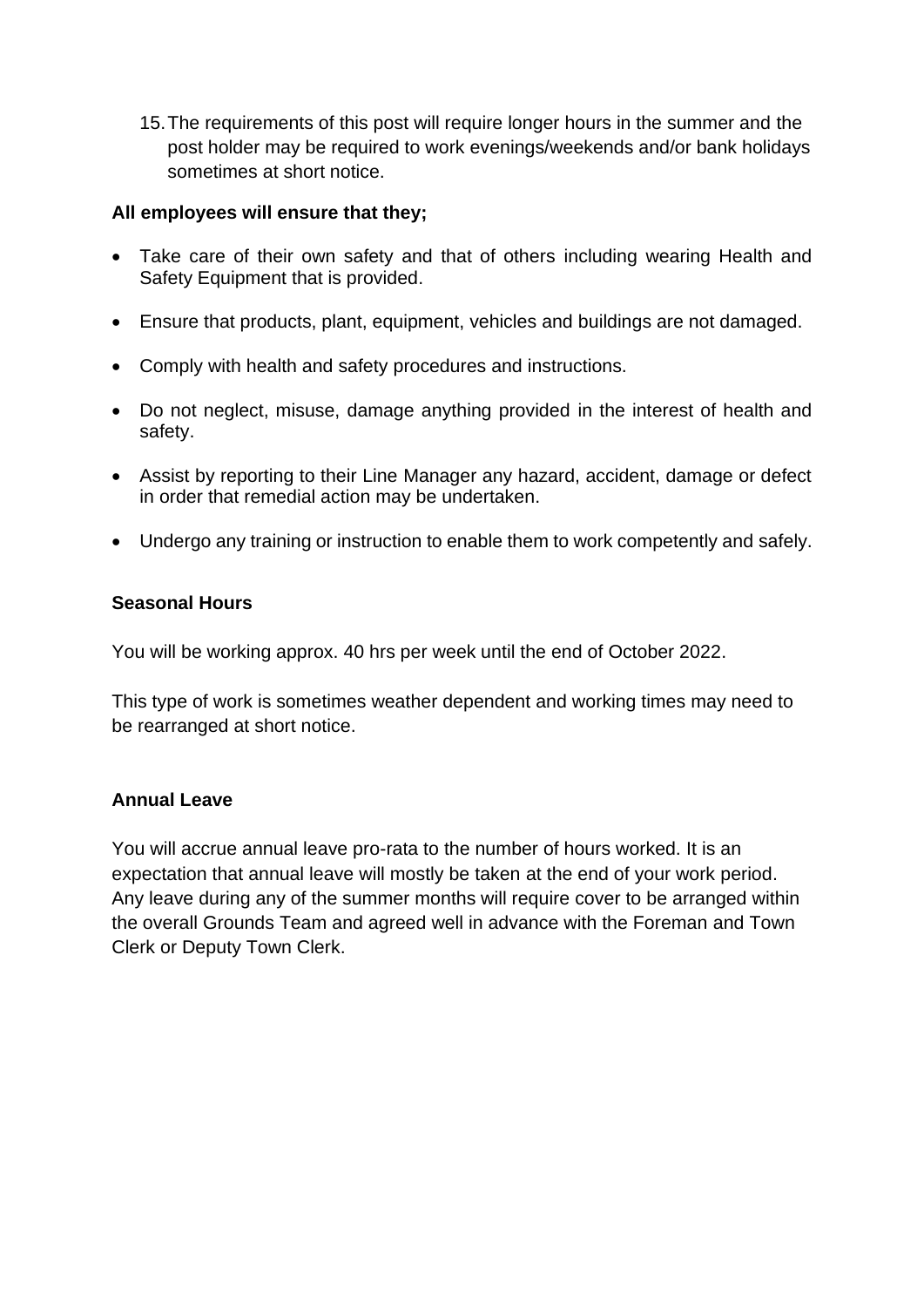# **Person Specification for Grounds Maintenance Assistant**

| <b>Heading</b> | <b>Essential (you must</b><br>have these to apply)                                                                                                                                                                                                                                                                                                                                                  | Desirable (nice to have<br>but can be learnt on the<br>job if you do not have<br>them)                                                                                                             |
|----------------|-----------------------------------------------------------------------------------------------------------------------------------------------------------------------------------------------------------------------------------------------------------------------------------------------------------------------------------------------------------------------------------------------------|----------------------------------------------------------------------------------------------------------------------------------------------------------------------------------------------------|
| Experience     | <b>Previous</b><br>$\bullet$<br>experience of<br>grass cutting,<br>working outdoors<br>throughout the year<br>Experience of<br>$\bullet$<br>undertaking<br>physical labour on<br>a regular basis                                                                                                                                                                                                    | <b>Previous</b><br>$\bullet$<br>experience of<br>working in<br>cemeteries<br>Experience of grave<br>digging<br><b>Experience of using</b><br>mechanical<br>grass/brush<br>cutters/hedge<br>cutters |
| <b>Skills</b>  | Full driving license<br>$\bullet$<br>Effective<br>communication<br>Able to work<br>$\bullet$<br>effectively as part<br>of a team                                                                                                                                                                                                                                                                    | Chain saw<br>$\bullet$<br>certificate<br>Horticultural<br>knowledge<br>General<br>$\bullet$<br>building/mechanical<br>skills                                                                       |
| Qualities      | Taking pride in<br>$\bullet$<br>your work<br>Team player<br>$\bullet$<br>Reliable,<br>dependable and<br>trustworthy<br>Flexible to the<br>demands of the job<br>including the<br>willingness to work<br>weekends or<br>evenings when<br>required<br>Self-motivated<br>Sympathetic to<br>others and able to<br>behave sensitively.<br>Willingness to learn<br>$\bullet$<br>and undertake<br>training |                                                                                                                                                                                                    |
| Other          | Ability to carry out<br>$\bullet$<br>physical tasks<br>including heavy                                                                                                                                                                                                                                                                                                                              |                                                                                                                                                                                                    |